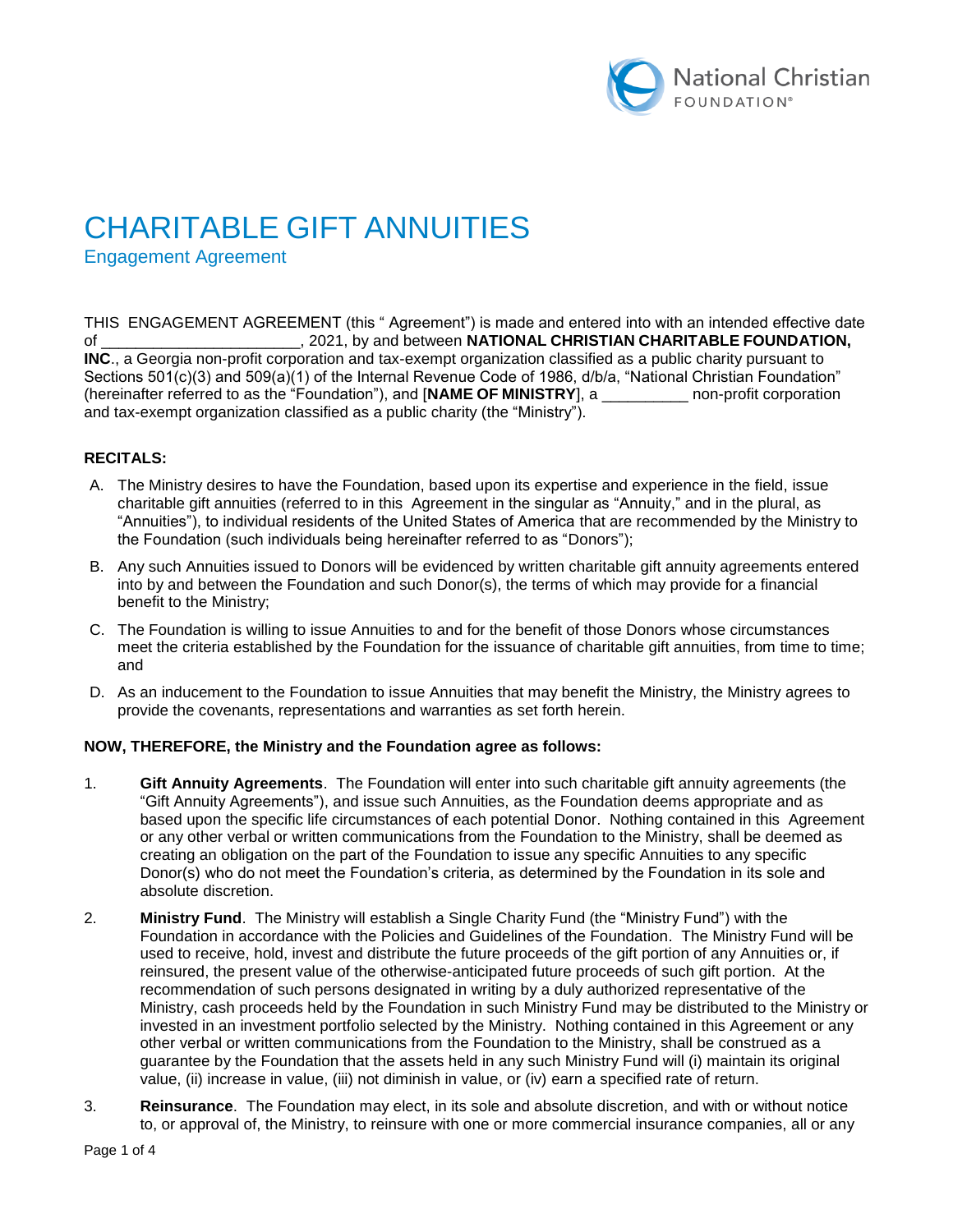portion of the liabilities of the Foundation created by its issuance of any such Annuities. The election by the Foundation to reinsure such liabilities may enable the Foundation to distribute to the Ministry Fund a portion of the anticipated future proceeds from such Annuities prior to the termination of the applicable Gift Annuity Agreements, and the amount of such anticipated future proceeds may be determined by the Foundation by calculating the present value (at the time of such election by the Foundation) of the estimated future remainder of such Annuity. Such present value shall be calculated using the most recent assumptions promulgated by the American Council on Gift Annuities, which currently are as follows: 1) a 50-50 blend of the 2012 Individual Annuity Reserving Table male and female mortality with no age setback with a 1% annual mortality improvement, will be utilized to determine life expectancy; 2) an assumed investment return of 4.75%; and 3) an assumed future charitable remainder value (residuum) of 50% of the original fair market value of the original funding value used for the Gift Annuity Agreement. After deducting the actual reinsurance cost and after credit to Ministry Fund of the future gift's present value, the Foundation may elect to retain the net remaining balance.

- 4. **Representations and Warranties of Ministry**. The Ministry hereby represents and warrants to the Foundation as follows:
	- 4.1. **Formation and Authorization to Do Business**. The Ministry is (i) duly organized, in good standing and validly existing as a non-profit corporation under the laws of the State of \_\_\_\_\_\_\_\_\_\_\_, (ii) a tax-exempt organization classified as a public charity pursuant to Sections 501(c)(3) and 509(a)(1) of the Code, and (iii) has in good standing all requisite authorizations, licenses and permits necessary to conduct its non-profit activities and fulfill its tax-exempt purposes.
	- 4.2. **Execution, Delivery and Enforceability**. The Ministry has the full legal right, power and authority required to enter into, execute and deliver this Agreement, and to perform fully its obligations hereunder. This Agreement has been duly authorized, executed and delivered by an authorized officer of the Ministry, and is the legal, valid and binding obligation of the Ministry enforceable against the Ministry in accordance with the terms hereof.
- 5. **Affirmative Covenants of the Ministry**. The Ministry covenants to, and agrees with, the Foundation as follows:
	- 5.1. **Tax-Exempt Status**. So long as this Agreement shall be in effect, the Ministry shall continually maintain its status as a tax-exempt organization, and its classification as a "public charity" pursuant to the requirements of Sections  $501(c)(3)$  and  $509(a)(1)$  of the Code, and the rules and regulations of the Internal Revenue Service (the "IRS") promulgated thereunder.
	- 5.2. **Tax-Exempt Activities**. So long as this Agreement shall be in effect, the Ministry shall conduct all of its activities and operations, and use the charitable gift portion of any Annuities distributed to the Ministry, or, if reinsured, use the present value of the otherwise-anticipated future proceeds of such gift portion, in a manner that:
		- 5.2.1. complies with all applicable state and federal laws;
		- 5.2.2. will not cause a termination of, or the commencement of a proceeding seeking to terminate, the Ministry's status as a tax-exempt organization pursuant to Sections 501(c)(3) and 509(a)(1) of the Code, and the rules and regulations of the IRS promulgated thereunder; and
		- 5.2.3. will not result in any change to, or the commencement of any proceedings seeking to change, the Ministry's classification as a public charity pursuant to Sections 501(c)(3) and 509(a)(3) of the Code, and the rules and regulations of the IRS promulgated thereunder.
	- 5.3. **Tax-Exempt Purposes.** So long as this Agreement shall be in effect, the Ministry shall continue to be organized, and use the charitable gift portion of any Annuities distributed to the Ministry, or, if reinsured, the present value of the otherwise-anticipated future proceeds of such gift portion, exclusively for any one or more of the following purposes:
		- 5.3.1. religious, charitable, educational, literary and scientific purposes, including the operation of Christian churches, schools, colleges, universities and seminaries;
		- 5.3.2. Christian missionary organizations, evangelistic ministries, and other religious ministries;
		- 5.3.3. Christian public forums or panels, public lectures or similar programs;
		- 5.3.4. museums, fine art institutions and other educational organizations or functions;
		- 5.3.5. the advancement of the principles of the Christian religion;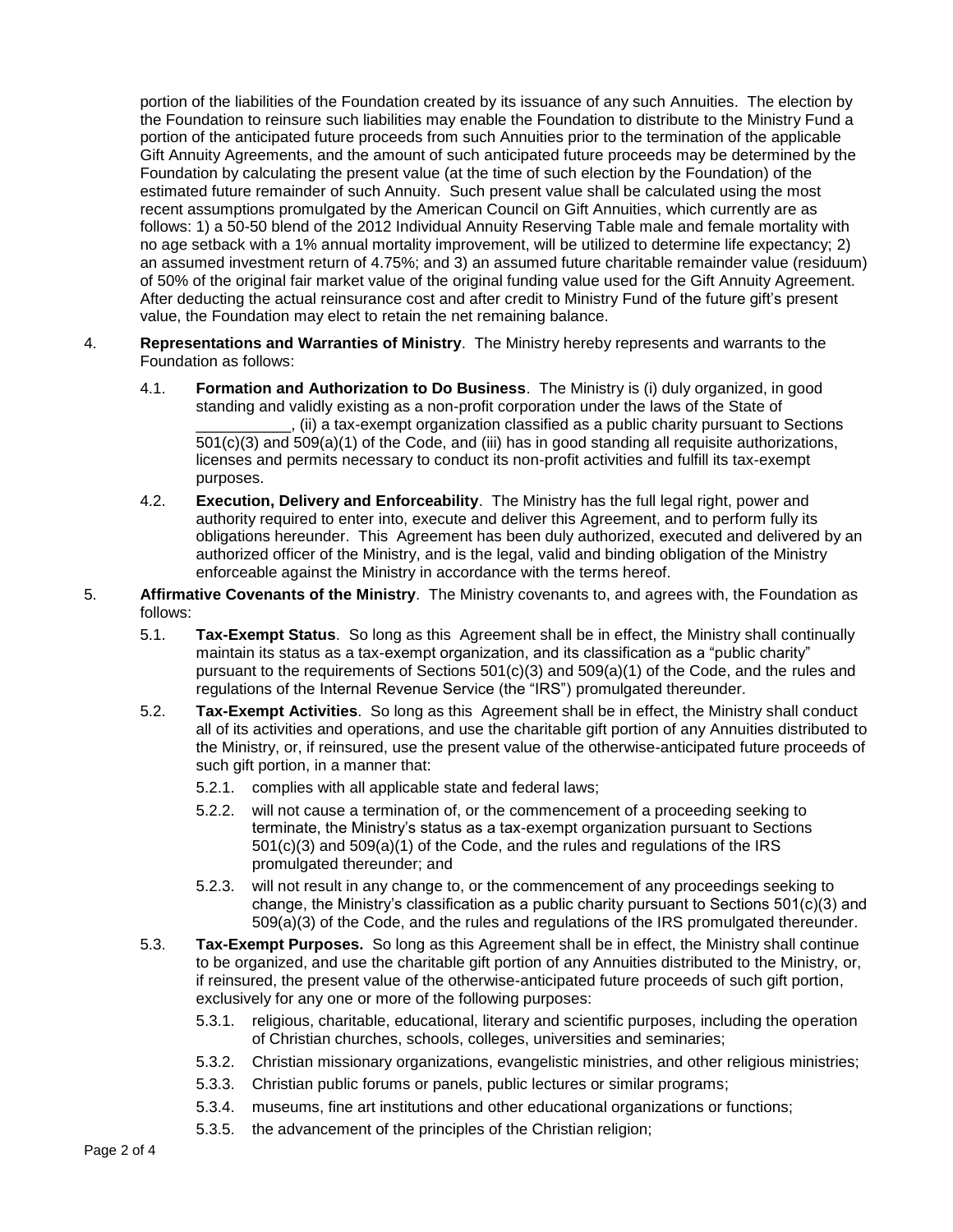- 5.3.6. the advancement of Christian education;
- 5.3.7. the advancement of science;
- 5.3.8. the relief of the poor or distressed or underprivileged;
- 5.3.9. the defense of human and civil rights secured by law;
- 5.3.10. the combating of community deterioration;
- 5.3.11. the erection or maintenance of public monuments or buildings;
- 5.3.12. the lessening of the burdens of government;
- 5.3.13. the obtaining of scientific information to be made available to those of the general public interested in such information;
- 5.3.14. the aiding of the discovery of cures for diseases; or
- 5.3.15. organizations exempt from taxation under Section 501(c)(3) of the Internal Revenue Code (or the corresponding provision of any future United States internal revenue law).
- 5.4. **Compliance With Foundation Policies and Applicable Law**. The Ministry shall (i) comply with all policies and procedures established by the Foundation, from time to time, relating to the issuance and administration of charitable gift annuities including but not limited to the written approval from the Foundation of all charitable gift annuity marketing material; (ii) comply with all laws, rules and regulations established by any state and federal governmental authorities, relating to the issuance and administration of charitable gift annuities; and (iii) provide to each Donor truthful and accurate disclosures of all material information relating to the issuance and administration of the Annuity for each applicable Donor.
- 6. **Negative Covenants of the Ministry.** The Ministry covenants to and agrees with the Foundation that it will not, so long as this Agreement shall be in effect:

### 6.1. **No Private Benefit or Profit**.

- 6.1.1. Conduct any of its operations or activities, or solicit or accept any contributions of property of any kind whatsoever, in a manner that would constitute a "private benefit" or be deemed to be "private inurement" pursuant to the applicable provisions of the Code and rules and regulations promulgated thereunder, or lead to the commencement of any proceeding to apply the "Intermediate Sanction" rules under the Code to the Ministry, any Ministry Representative, or any "disqualified person" (as defined in the Code) of the Ministry, nor carry on any activity for its own profit, or for the profit of any Ministry Representative, disqualified person, or other person; or
- 6.1.2. permit more than an insubstantial part of its activities to be not in furtherance of its exempt purposes; or
- 6.1.3. engage directly or indirectly in any other activity that would invalidate its status as an organization exempt from federal income tax and described in Section 501(c)(3) of the Code and the rules and regulations promulgated thereunder, or the corresponding provision or provisions of any subsequent United States Internal Revenue law or laws.
- 6.2. **Impermissible Use of Proceeds**. Allow any part of the proceeds from the sale, rental or other use of property used by the Ministry, or its assigns, for any of the following purposes:
	- 6.2.1. to attempt to influence legislation or the outcome of any specific public election;
	- 6.2.2. to carry on, directly or indirectly, any voter registration drive;
	- 6.2.3. to make grants to individuals or to other organizations, which do not comply with the requirements of Section 4945(d)(3) or (4); or
	- 6.2.4. undertake any activities for a non-charitable purpose.
- 6.3. **Misrepresentations to Donors**. Misrepresent to any Donor(s):
	- 6.3.1. the benefits of purchasing a charitable gift annuity;
	- 6.3.2. the process of applying for, and the issuance of, a charitable gift annuity issued by the Foundation;